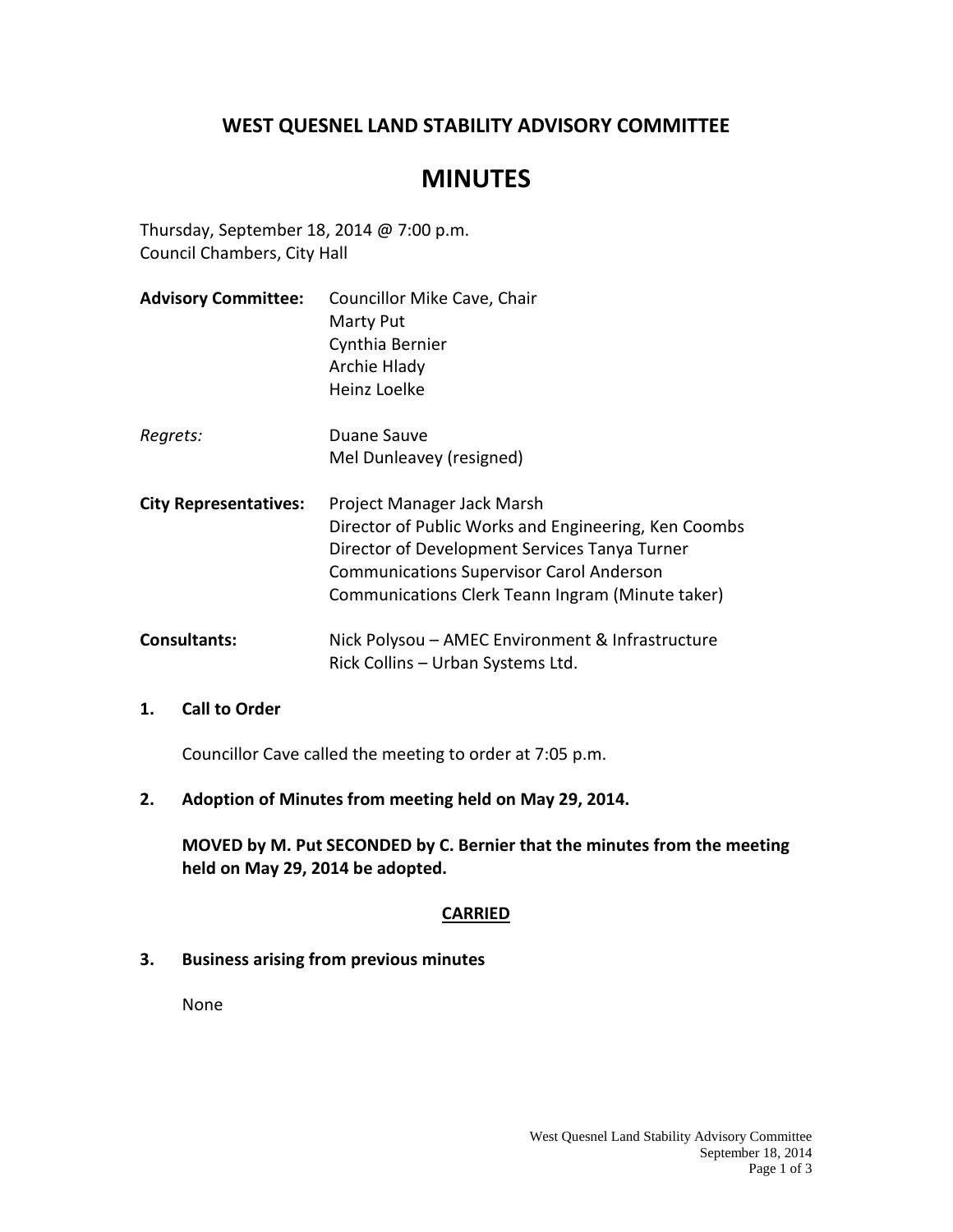#### **4. New Business**

#### **(a) Presentation of Phase I Final Report**

Review of Open House presentation:

- AMEC has continued to monitor results.
- City Staff are currently review the Phase I Final Report. After the report has been review, it will be uploaded onto the City website.
- Results are positive and land movement has slowed. It is still early in the project.
- Continue to update and manage the storm water infrastructure.

## **(b) Update on Environmental Work 2014**

- i. Review of Environmental Impact Study presentation.
	- C. Bernier will speak on behalf of the Advisory Committee at the open house.
	- Money has not yet been set aside to compensate for property damages.
	- The objective is to ensure no net loss of wetland pond habitat and habitat functions results from the project.
	- The wetland beside Lewis Drive and the wetland east of Blair Street were both drained and now need to be replaced.
- ii. The Wetland Habitat Compensation Plan is to replace two ponds that have been drained from the dewatering program. The location for the new pond is at the bottom of Healy Street. The tender for the project has been accepted and rewarded to MASS Construction Ltd.

Construction is scheduled to start at the end of September 2014. The pond will be clay lined with chain link fence embedded to prevent animals from burrowing into the wetland wall. The pond will be connected to the City water main and will be monitored frequently.

#### **(c) 2013 Budget**

J. Marsh Review the 2014 Budget